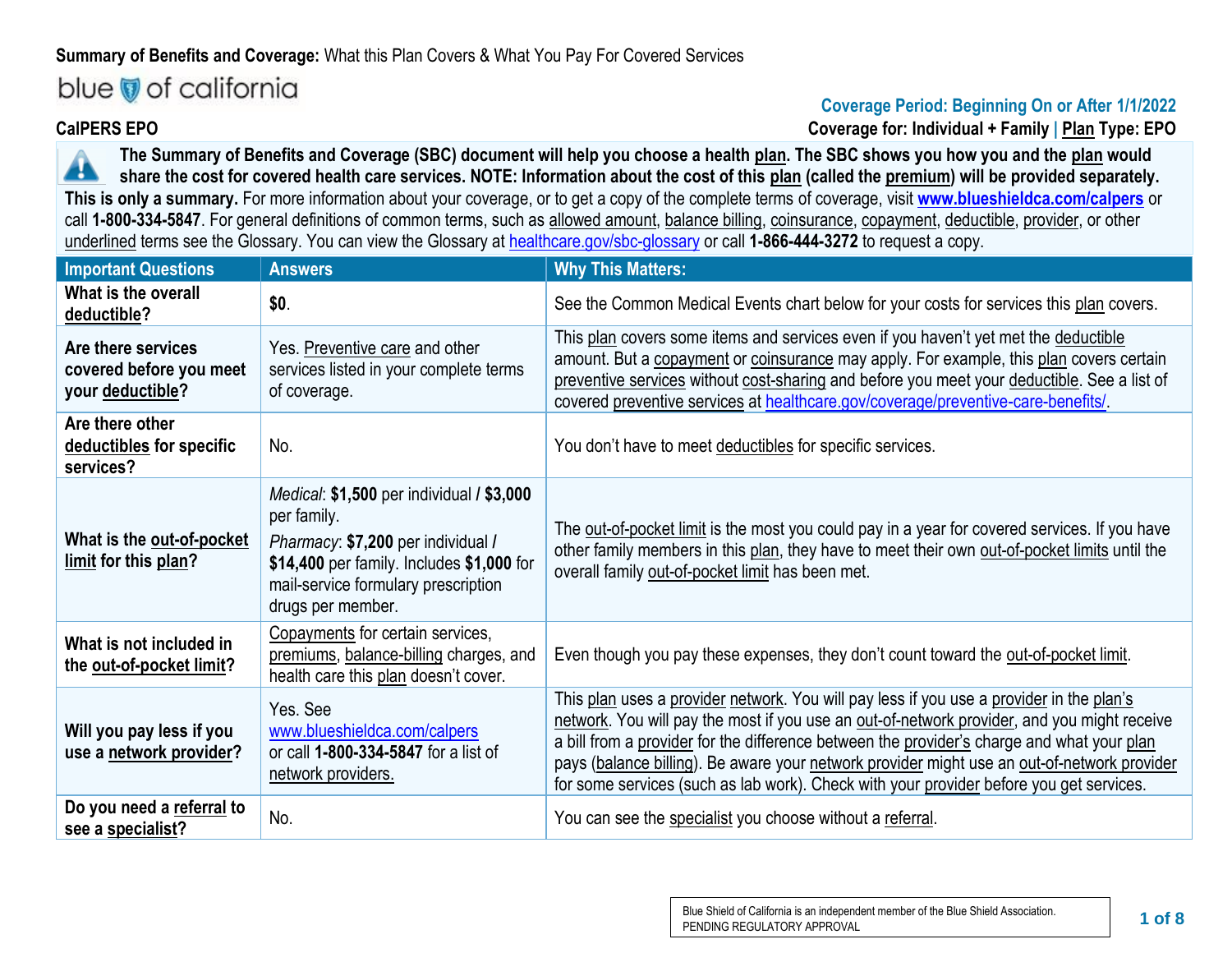All **copayment** and **coinsurance** costs shown in this chart are after your **deductible** has been met, if a **deductible** applies.

A,

| <b>Common</b>                                                                                             | <b>Services You May</b>                             | <b>What You Will Pay</b>                                                                                                                                                   |                                                                                                                   | <b>Limitations, Exceptions, &amp; Other Important</b><br><b>Information</b>                                                                                                             |  |
|-----------------------------------------------------------------------------------------------------------|-----------------------------------------------------|----------------------------------------------------------------------------------------------------------------------------------------------------------------------------|-------------------------------------------------------------------------------------------------------------------|-----------------------------------------------------------------------------------------------------------------------------------------------------------------------------------------|--|
| <b>Medical Event</b><br><b>Need</b>                                                                       |                                                     | <b>Plan Provider</b><br>(You will pay the least)                                                                                                                           | <b>Non-Plan Provider</b><br>(You will pay the most)                                                               |                                                                                                                                                                                         |  |
|                                                                                                           | Primary care visit to treat<br>an injury or illness | \$15/visit                                                                                                                                                                 | <b>Not Covered</b>                                                                                                | -None--------------------------                                                                                                                                                         |  |
| If you visit a health                                                                                     | Specialist visit                                    | \$15/visit                                                                                                                                                                 | Not Covered                                                                                                       |                                                                                                                                                                                         |  |
| care provider's office<br>or clinic                                                                       | Preventive care/<br>screening/<br>immunization      | No Charge                                                                                                                                                                  | <b>Not Covered</b>                                                                                                | You may have to pay for services that aren't<br>preventive. Ask your provider if the services<br>needed are preventive. Then check what your<br>plan will pay for.                      |  |
| Diagnostic test<br>(x-ray, blood work)<br>If you have a test                                              |                                                     | Lab: No Charge<br>X-Ray & Imaging: No Charge<br><b>Other Diagnostic</b><br>Examination: No Charge                                                                          | Lab: Not Covered<br>X-Ray & Imaging: Not<br>Covered<br><b>Other Diagnostic</b><br><b>Examination: Not Covered</b> | The services listed are at a freestanding<br>location.                                                                                                                                  |  |
|                                                                                                           | Imaging<br>(CT/PET scans, MRIs)                     | <b>Outpatient Radiology Center.</b><br>No Charge<br>Outpatient Hospital: No<br>Charge                                                                                      | <b>Outpatient Radiology Center:</b><br><b>Not Covered</b><br>Outpatient Hospital: Not<br>Covered                  | Preauthorization is required. Failure to obtain<br>preauthorization may result in non-payment of<br>benefits.                                                                           |  |
| If you need drugs to<br>treat your illness or<br>condition<br>More information about<br>prescription drug | Generic drugs                                       | Retail: \$5/prescription<br><b>Extended Quantity of</b><br>Maintenance Drugs at Select<br><b>Retail Pharmacies:</b><br>\$10/prescription<br>Mail Order: \$10/prescription  | <b>Not Covered</b>                                                                                                | Retail: Covers up to a 30-day supply; 50%<br>coinsurance of Blue Shield contracted rate for<br>drugs to treat erectile dysfunction.<br><b>Extended Quantity of Maintenance Drugs at</b> |  |
| coverage is available at<br>http://myoptions.blueshi<br>eldca.com/calpers/phar<br>macy                    | <b>Brand Formulary Drugs</b>                        | Retail: \$20/prescription<br><b>Extended Quantity of</b><br>Maintenance Drugs at Select<br><b>Retail Pharmacies:</b><br>\$40/prescription<br>Mail Order: \$40/prescription | <b>Not Covered</b>                                                                                                | Select Retail Pharmacies: Covers up to a 90-<br>day supply. A list of select retail pharmacies<br>can be obtained by going to the Pharmacy<br>Resources page                            |  |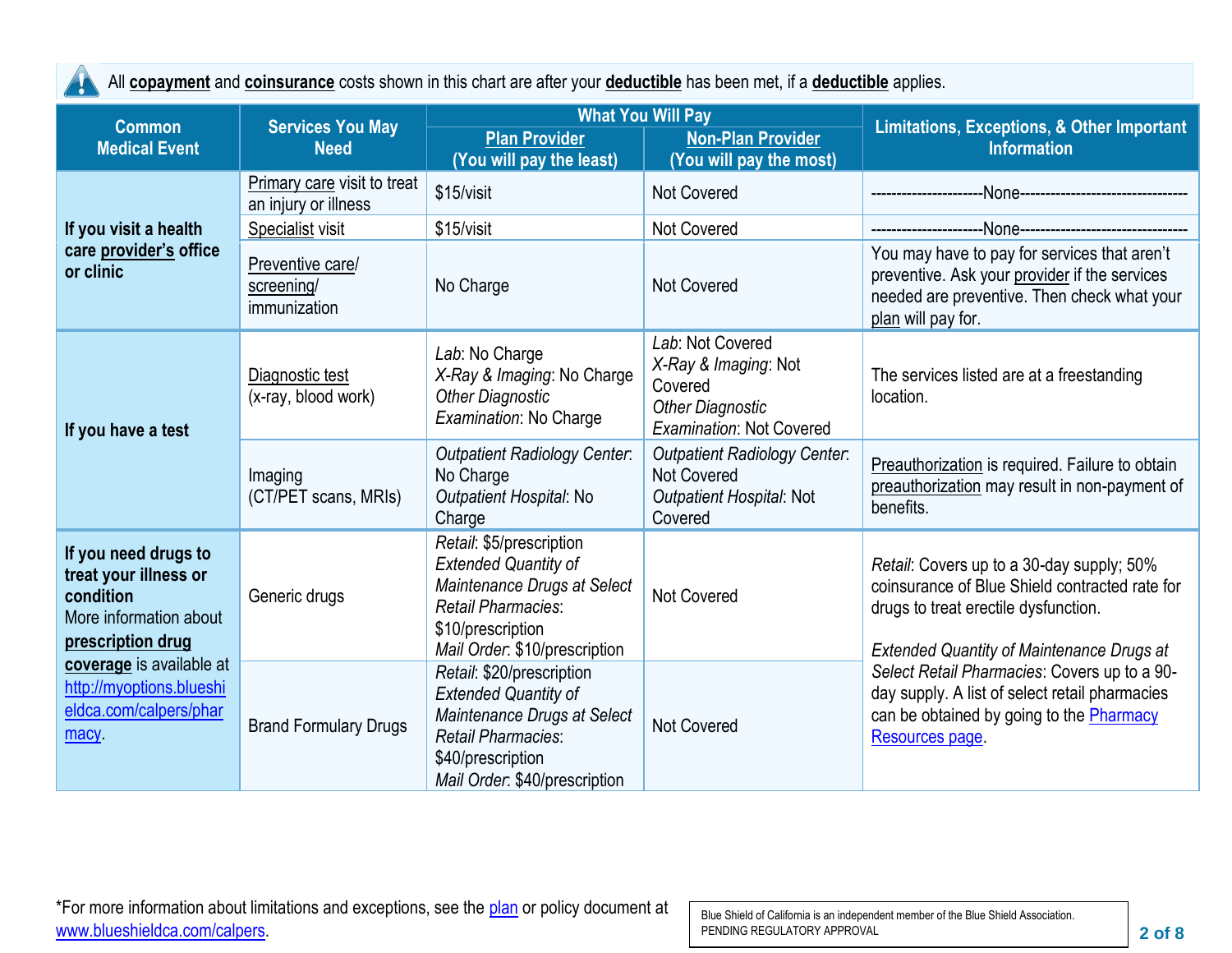| <b>Common</b>                              | <b>Services You May</b>                              | <b>What You Will Pay</b>                                                                                                                                                     |                                                                                                | <b>Limitations, Exceptions, &amp; Other Important</b>                                                                                                                                                                                                                        |  |
|--------------------------------------------|------------------------------------------------------|------------------------------------------------------------------------------------------------------------------------------------------------------------------------------|------------------------------------------------------------------------------------------------|------------------------------------------------------------------------------------------------------------------------------------------------------------------------------------------------------------------------------------------------------------------------------|--|
| <b>Medical Event</b>                       | <b>Need</b>                                          | <b>Plan Provider</b>                                                                                                                                                         | <b>Non-Plan Provider</b>                                                                       | <b>Information</b>                                                                                                                                                                                                                                                           |  |
|                                            |                                                      | (You will pay the least)                                                                                                                                                     | (You will pay the most)                                                                        |                                                                                                                                                                                                                                                                              |  |
|                                            | <b>Brand Non-Formulary</b><br>Drugs                  | Retail: \$50/prescription<br><b>Extended Quantity of</b><br>Maintenance Drugs at Select<br><b>Retail Pharmacies:</b><br>\$100/prescription<br>Mail Order: \$100/prescription | <b>Not Covered</b>                                                                             | Mail Order: Covers up to a 90-day supply.<br>Failure to obtain preauthorization may result in<br>denial of coverage.<br>Select formulary and non-formulary drugs<br>require preauthorization.                                                                                |  |
|                                            | Specialty drugs                                      | \$30/prescription                                                                                                                                                            | <b>Not Covered</b>                                                                             | Covers up to a 30-day supply. Coverage<br>limited to drugs dispensed by Network<br>Specialty Pharmacies unless medically<br>necessary for a covered emergency.<br>Preauthorization is required. Failure to obtain<br>preauthorization may result non-payment of<br>benefits. |  |
| If you have outpatient<br>surgery          | Facility fee (e.g.,<br>ambulatory surgery<br>center) | <b>Ambulatory Surgery Center:</b><br>No Charge<br>Outpatient Hospital: No<br>Charge                                                                                          | <b>Ambulatory Surgery Center:</b><br><b>Not Covered</b><br>Outpatient Hospital: Not<br>Covered | --None---------------------                                                                                                                                                                                                                                                  |  |
|                                            | Physician/surgeon fees                               | No Charge                                                                                                                                                                    | <b>Not Covered</b>                                                                             | -None---------------------                                                                                                                                                                                                                                                   |  |
|                                            | <b>Emergency room care</b>                           | Facility Fee: \$50/visit<br>Physician Fee: No Charge                                                                                                                         | Facility Fee: \$50/visit<br>Physician Fee: No Charge                                           | Emergency services copayment does not<br>apply if Member is admitted directly to hospital<br>as an inpatient from emergency room or kept<br>for observation and hospital bills for an<br>emergency room observation visit.                                                   |  |
| If you need immediate<br>medical attention | <b>Emergency medical</b><br>transportation           | No Charge                                                                                                                                                                    | No Charge                                                                                      | This payment is for emergency or authorized<br>transport.                                                                                                                                                                                                                    |  |
|                                            | Urgent care                                          | \$15/visit                                                                                                                                                                   | Within Plan Service Area:<br>Not Covered<br>Outside Plan Service Area:<br>\$15/visit           | -None---------------------------                                                                                                                                                                                                                                             |  |

\*For more information about limitations and exceptions, see the [plan](https://www.healthcare.gov/sbc-glossary/#plan) or policy document at [www.blueshieldca.com/calpers.](https://blueshieldca.com/calpers)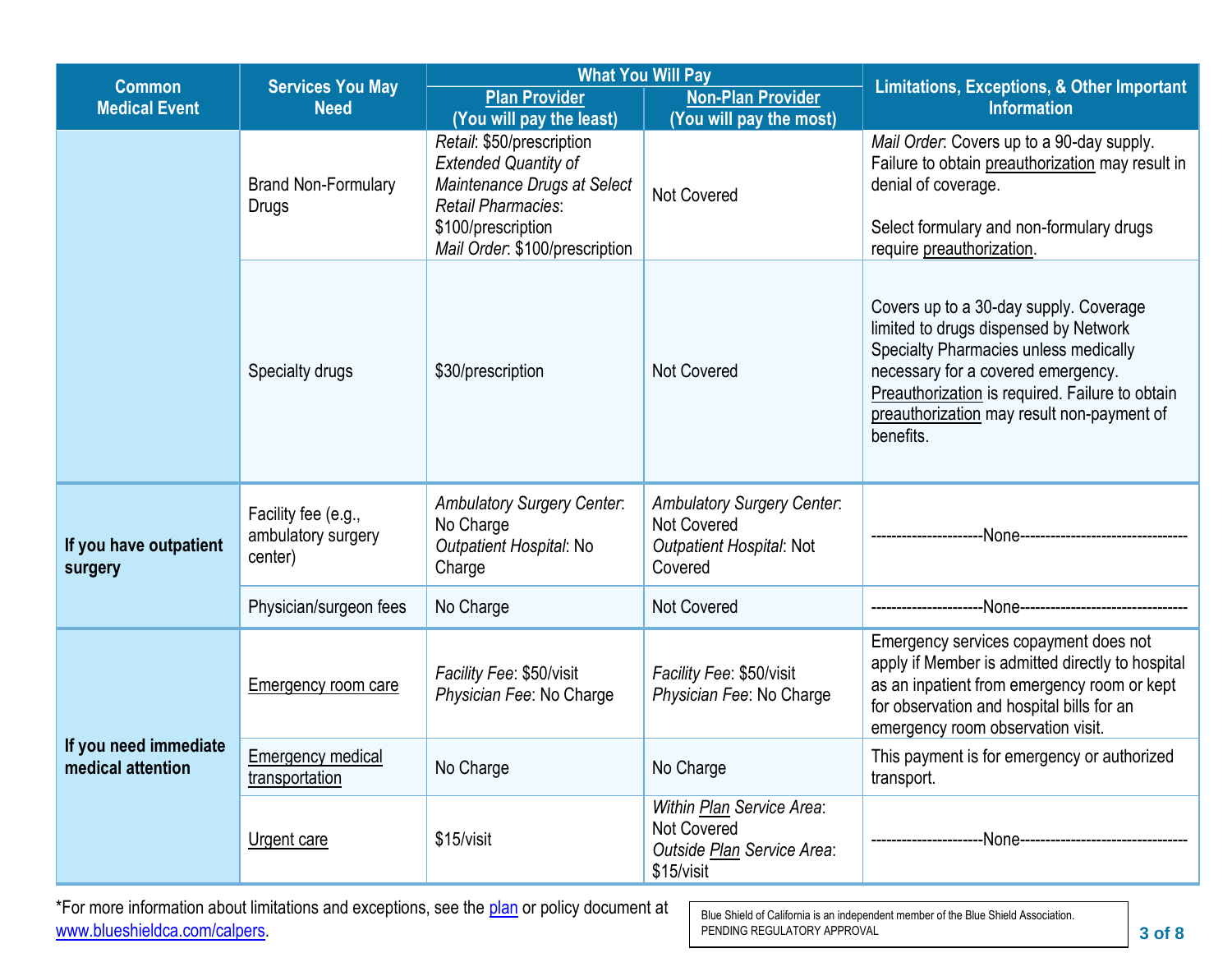| <b>Common</b>                                                    | <b>Services You May</b>                      | <b>What You Will Pay</b>                                                                                                                             |                                                                                                                                                             | <b>Limitations, Exceptions, &amp; Other Important</b>                                                         |  |
|------------------------------------------------------------------|----------------------------------------------|------------------------------------------------------------------------------------------------------------------------------------------------------|-------------------------------------------------------------------------------------------------------------------------------------------------------------|---------------------------------------------------------------------------------------------------------------|--|
| <b>Medical Event</b>                                             | <b>Need</b>                                  | <b>Plan Provider</b><br>(You will pay the least)                                                                                                     | <b>Non-Plan Provider</b><br>(You will pay the most)                                                                                                         | <b>Information</b>                                                                                            |  |
| If you have a hospital<br>stay                                   | Facility fee (e.g., hospital<br>room)        | No Charge                                                                                                                                            | <b>Not Covered</b>                                                                                                                                          | Preauthorization is required. Failure to obtain<br>preauthorization may result in non-payment of<br>benefits. |  |
|                                                                  | Physician/surgeon fees                       | No Charge                                                                                                                                            | <b>Not Covered</b>                                                                                                                                          |                                                                                                               |  |
| If you need mental<br>health, behavioral<br>health, or substance | <b>Outpatient services</b>                   | Office Visit: \$15/visit<br><b>Outpatient Services: No</b><br>Charge<br>Partial Hospitalization: No<br>Charge<br>Psychological Testing: No<br>Charge | Office Visit: Not Covered<br><b>Outpatient Services: Not</b><br>Covered<br>Partial Hospitalization: Not<br>Covered<br>Psychological Testing: Not<br>Covered | Preauthorization is required except for office<br>visits. Failure to obtain preauthorization may              |  |
| abuse services                                                   | Inpatient services                           | Physician Inpatient Services:<br>No Charge<br>Hospital Services: No<br>Charge<br>Residential Care: No Charge                                         | <b>Physician Inpatient Services:</b><br>Not Covered<br><b>Hospital Services: Not</b><br>Covered<br>Residential Care: Not<br>Covered                         | result in non-payment of benefits.                                                                            |  |
|                                                                  | Office visits                                | No Charge                                                                                                                                            | <b>Not Covered</b>                                                                                                                                          |                                                                                                               |  |
| If you are pregnant                                              | Childbirth/delivery<br>professional services | No Charge                                                                                                                                            | <b>Not Covered</b>                                                                                                                                          |                                                                                                               |  |
|                                                                  | Childbirth/delivery facility<br>services     | No Charge                                                                                                                                            | <b>Not Covered</b>                                                                                                                                          |                                                                                                               |  |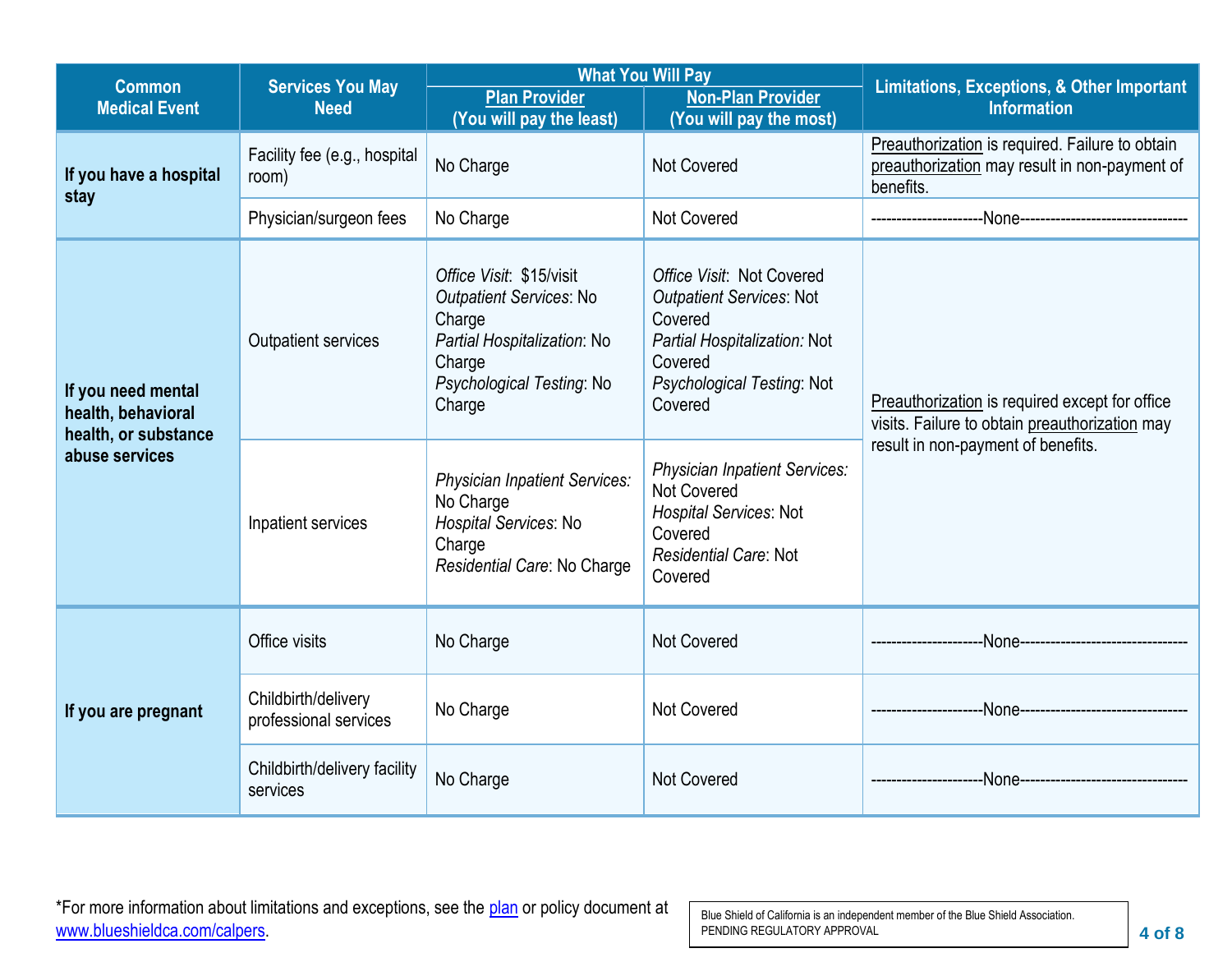| <b>Common</b>                                       | <b>Services You May</b>                                                                    |                                                                                                                                    | <b>What You Will Pay</b>                                                                                                               | <b>Limitations, Exceptions, &amp; Other Important</b>                                                                                                                  |  |  |
|-----------------------------------------------------|--------------------------------------------------------------------------------------------|------------------------------------------------------------------------------------------------------------------------------------|----------------------------------------------------------------------------------------------------------------------------------------|------------------------------------------------------------------------------------------------------------------------------------------------------------------------|--|--|
| <b>Medical Event</b>                                | <b>Plan Provider</b><br><b>Need</b><br>(You will pay the least)<br>(You will pay the most) |                                                                                                                                    | <b>Non-Plan Provider</b>                                                                                                               | <b>Information</b>                                                                                                                                                     |  |  |
|                                                     | Home health care                                                                           | \$15/visit                                                                                                                         | <b>Not Covered</b>                                                                                                                     | Preauthorization is required. Failure to obtain<br>preauthorization may result or non-payment of<br>benefits.                                                          |  |  |
|                                                     | <b>Rehabilitation services</b>                                                             | Office Visit: \$15/visit<br>Outpatient Hospital: \$15/visit                                                                        | Office Visit:<br><b>Not Covered</b><br><b>Outpatient Hospital:</b><br><b>Not Covered</b>                                               |                                                                                                                                                                        |  |  |
| If you need help                                    | <b>Habilitation services</b>                                                               | Office Visit: \$15/visit<br>Outpatient Hospital: \$15/visit                                                                        | Office Visit: Not Covered<br>Outpatient Hospital: Not<br>Covered                                                                       |                                                                                                                                                                        |  |  |
| recovering or have<br>other special health<br>needs | Skilled nursing care                                                                       | <b>Freestanding Skilled Nursing</b><br>Facility (SNF): No Charge<br>Hospital-based Skilled<br>Nursing Facility (SNF): No<br>Charge | <b>Freestanding Skilled Nursing</b><br>Facility (SNF): Not Covered<br>Hospital-based Skilled<br>Nursing Facility (SNF): Not<br>Covered | Preauthorization is required. Failure to obtain<br>preauthorization may result in non-payment of<br>benefits. Coverage limited to 100 days per<br>member calendar year |  |  |
|                                                     | Durable medical<br>equipment                                                               | No Charge                                                                                                                          | <b>Not Covered</b>                                                                                                                     | Preauthorization is required. Failure to obtain<br>preauthorization may result non-payment of<br>benefits.                                                             |  |  |
|                                                     | Hospice services                                                                           | No Charge                                                                                                                          | <b>Not Covered</b>                                                                                                                     | Preauthorization is required except for pre-<br>hospice consultation. Failure to obtain<br>preauthorization may result non-payment of<br>benefits.                     |  |  |
|                                                     | Children's eye exam                                                                        | No Charge                                                                                                                          | <b>Not Covered</b>                                                                                                                     |                                                                                                                                                                        |  |  |
| If your child needs<br>dental or eye care           | Children's glasses                                                                         | Not Covered                                                                                                                        | <b>Not Covered</b>                                                                                                                     | --None---------------------------------                                                                                                                                |  |  |
|                                                     | Children's dental<br>check-up                                                              | <b>Not Covered</b>                                                                                                                 | <b>Not Covered</b>                                                                                                                     |                                                                                                                                                                        |  |  |

\*For more information about limitations and exceptions, see the [plan](https://www.healthcare.gov/sbc-glossary/#plan) or policy document at [www.blueshieldca.com/calpers.](https://blueshieldca.com/calpers)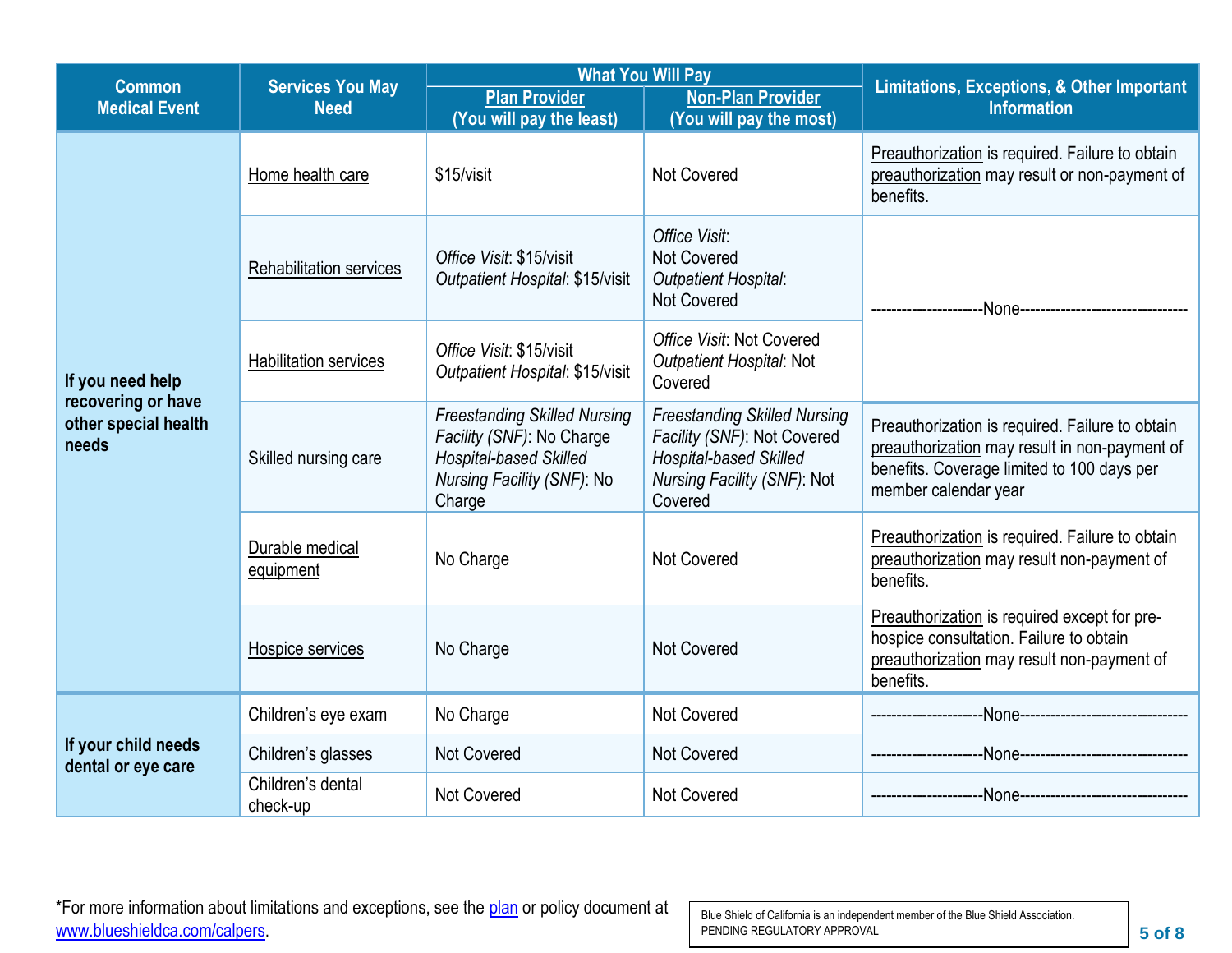#### **Excluded Services & Other Covered Services:**

| Services Your Plan Generally Does NOT Cover (Check your policy or plan document for more information and a list of any other excluded services.) |                                                                                                                              |                                           |                      |
|--------------------------------------------------------------------------------------------------------------------------------------------------|------------------------------------------------------------------------------------------------------------------------------|-------------------------------------------|----------------------|
| Cosmetic surgery<br>Dental care (Adult)                                                                                                          | Long-term care<br>٠<br>Non-emergency care when<br>$\bullet$<br>traveling outside the U.S.                                    | Private-duty nursing<br>Routine foot care | Weight loss programs |
|                                                                                                                                                  | Other Covered Services (Limitations may apply to these services. This isn't a complete list. Please see your plan document.) |                                           |                      |

| <b>Allah Advanced Advanced Financial and about the control of the complete the complete that the control of the plant advanced</b> |  |                   |  |                          |
|------------------------------------------------------------------------------------------------------------------------------------|--|-------------------|--|--------------------------|
| Acupuncture                                                                                                                        |  | Chiropractic care |  | Infertility treatment    |
| Bariatric surgery                                                                                                                  |  | Hearing aids      |  | Routine eye care (Adult) |

Your Rights to Continue Coverage: There are agencies that can help if you want to continue your coverage after it ends. The contact information for those agencies is: Department of Health and Human Services, Center for Consumer Information and Insurance Oversight, at 1-877-267-2323 x61565 or [cciio.cms.gov.](http://www.cciio.cms.gov/) Other coverage options may be available to you too, including buying individual insurance coverage through the Health Insurance Marketplace. For more information about the Marketplace, visit [HealthCare.gov](http://www.healthcare.gov/) or call 1-800-318-2596.

Your Grievance and Appeals Rights: There are agencies that can help if you have a complaint against your plan for a denial of a claim. This complaint is called a grievance or appeal. For more information about your rights, look at the explanation of benefits you will receive for that medical claim. Your plan documents also provide complete information to submit a claim, appeal, or a grievance for any reason to your plan. For more information about your rights, this notice, or assistance, contact: 1-800-334-5847 or the Department of Labor's Employee Benefits Security Administration at 1-866-444-EBSA (3272) or [dol.gov/ebsa/healthreform.](http://www.dol.gov/ebsa/healthreform)

#### **Does this plan provide Minimum Essential Coverage? Yes**

Minimum Essential Coverage generally includes plans, health insurance available through the Marketplace or other individual market policies, Medicare, Medicaid, CHIP, TRICARE, and certain other coverage. If you are eligible for certain types of Minimum Essential Coverage, you may not be eligible for the premium tax credit.

#### **Does this plan meet the Minimum Value Standards? Yes**

If your plan doesn't meet the Minimum Value Standards, you may be eligible for a premium tax credit to help you pay for a plan through the Marketplace.

\*For more information about limitations and exceptions, see the [plan](https://www.healthcare.gov/sbc-glossary/#plan) or policy document at [www.blueshieldca.com/calpers.](https://blueshieldca.com/calpers)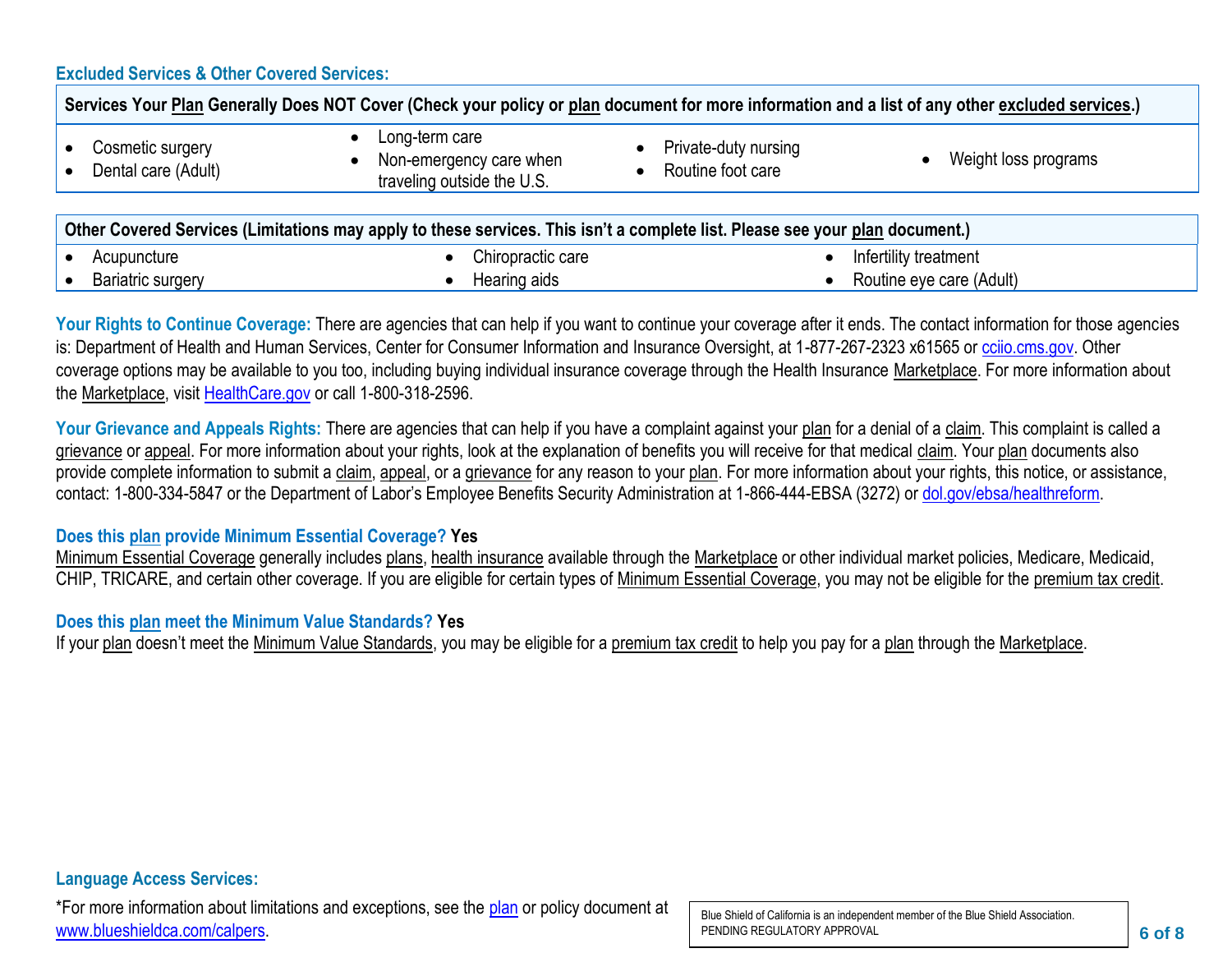English: For assistance in English at no cost, call 1-866-346-7198.

Spanish (Español): Para obtener asistencia en Español sin cargo, llame al 1-866-346-7198.

Tagalog (Tagalog): Kung kailanganninyo ang libreng tulongsa Tagalog tumawag sa 1-866-346-7198.

Chinese (中文): 如果需要中文的免费帮助, 请拨打这个号码1-866-346-7198.

Navajo (Dine): Diné k'ehií doo baah ílínígó shíka' at'oowoł nínízingo, kwiji' hodíílnih 1-866-346-7198.

Vietnamese (Tiếng Việt): Đểđược hỗ trợ miễn phí tiếng Việt, vui lòng gọi đến số 1-866-346-7198.

Korean (한국어): 한국어도움이필요하시면, 1-866-346-7198 무료전화 로전화하십시오.

Armenian (Հայերեն)։ Հայերեն լեզվով անվճար օգնություն սաանալու համար խնդրում ենք զանգահարել 1-866-346-7198.

Russian (Русский): если нужна бесплатная помощь на русском языке, то позвоните 1-866-346-7198.

Japanese (日本語): 日本語支援が必要な場合1-866-346-7198に電話をかけてください。無料で提供します。

بر ای در یافت کمک ر ایگان ز بان فار سی،لطفاً با شمار ه تلفن 7198-866-846-1 تماس بگیر ید . :(فار سی) Persian

Punjabi (ਪੰਜਾਬੀ): ਪੰਜਾਬੀ ਵਿਚ ਸਹਾਇਤਾ ਲਈ ਕਿਰਪਾ ਕਰਕੇ 1-866-346-7198 'ਤੇ ਕਾੱਲ ਕਰੋ।

Khmer (ភាសាខែរ)៖ សូមជំនួយភាសាអង់គ្លេសដោយឥតគិតថ្លៃ សូមទាក់ទងមកលេខ 1-866-346-7198។

لحصول على المساعدة في اللغة العربية مجانا، تفضل باتصال على هذا الرقم: 7198-346-366. [. :(العربية) Arabic

Hmong (Hnoob): Xav tau kev pab dawb lub Hmoob, thov hu rau 1-866-346-7198.

Hindi (हिन्दी): हिन्दी में बिना खर्च के सहायता के लिए, 1-866-346-7198 पर कॉल करें।

Thai (ไทย): สำหรับความช่วยเหลือเป็นภาษาไทยโดยไม่มีค่าใช้จ่ายโปรดโทร 1-866-346-7198

Laotian (ພາສາລາວ): ສໍາລັບການຊ່ວຍເຫືອເປັນພາສາລາວແບບບໍ່ເສຍຄ່າ, ກະລນາໂທ1-866-346-7198.

––––––––––––––––––––––*To see examples of how this plan might cover costs for a sample medical situation, see the next section.–––––––––––*–––––––––––

#### **PRA Disclosure Statement**

According to the Paperwork Reduction Act of 1995, no persons are required to respond to a collection of information unless it displays a valid OMB control number. The valid OMB control number for this information collection is **0938-1146**. The time required to complete this information collection is estimated to average **0.08** hours per response, including the time to review instructions, search existing data resources, gather the data needed, and complete and review the information collection. If you have comments concerning the accuracy of the time estimate(s) or suggestions for improving this form, please write to: CMS, 7500 Security Boulevard, Attn: PRA Reports Clearance Officer, Mail Stop C4-26-05, Baltimore, Maryland 21244-1850.